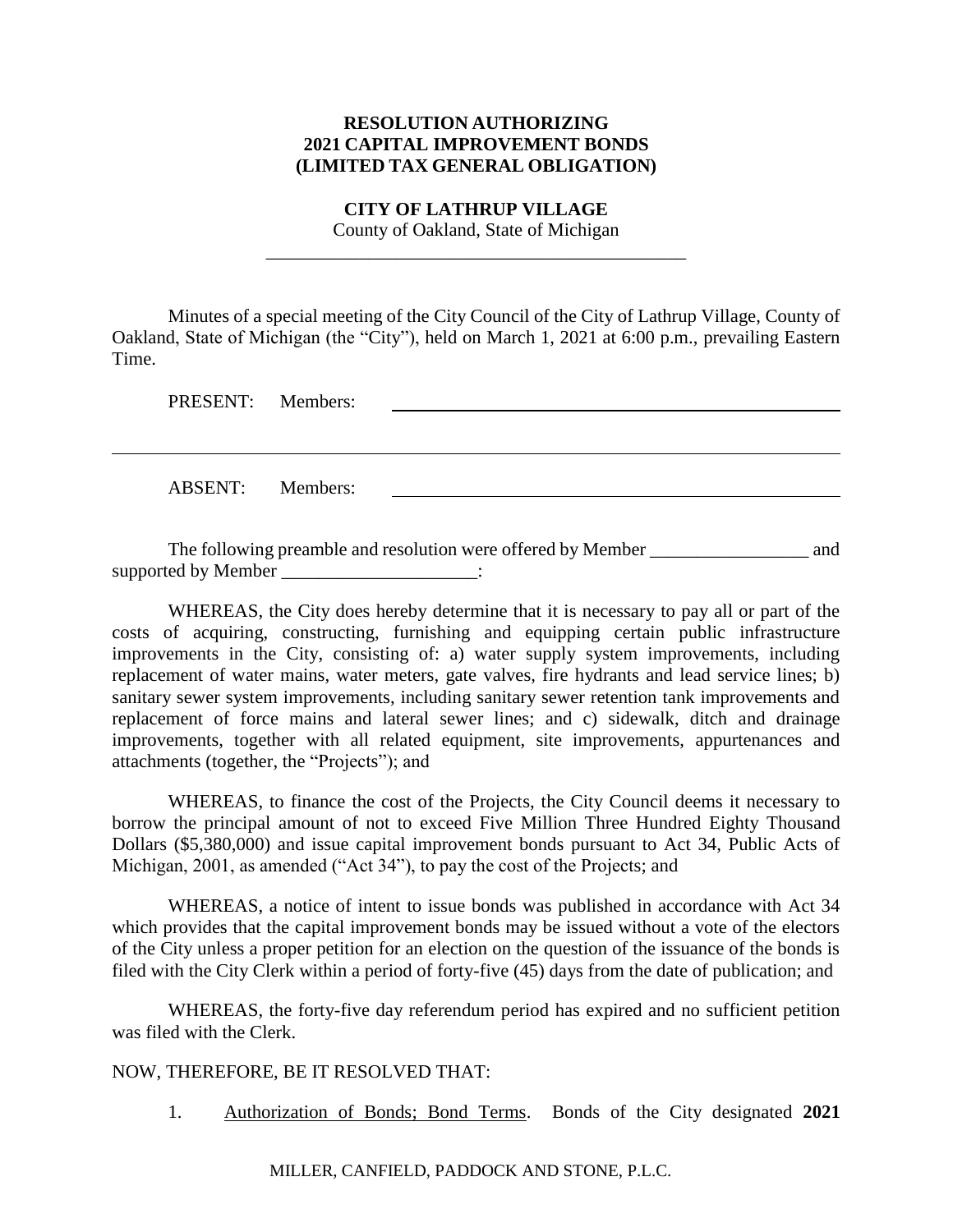**CAPITAL IMPROVEMENT BONDS (LIMITED TAX GENERAL OBLIGATION)** (the "Bonds") are hereby authorized to be issued in the aggregate principal sum of not to exceed Five Million Three Hundred Eighty Thousand Dollars (\$5,380,000) or such lesser amount as shall be determined by the City Administrator or City Treasurer & Assistant City Administrator (each an "Authorized Officer") at the time of sale of the Bonds, for the purpose of paying the costs of the Projects and paying costs incidental to the issuance, sale and delivery of the Bonds. The issue shall consist of bonds in fully-registered form of the denomination of \$5,000 each, or integral multiples thereof not exceeding for each maturity the aggregate principal amount of such maturity, and numbered consecutively in order of registration. The Bonds shall be dated as of the date of delivery of the Bonds, or such other date as determined by an Authorized Officer at the time of sale of the Bonds.

The Bonds shall be sold at public sale at a price not less than 99% of the principal amount thereof.

The Bonds shall bear interest at a rate or rates to be determined upon public sale thereof, but in any event not exceeding five percent (5%) per annum, payable semi-annually on April 1 and October 1 of each year, commencing on the date as shall be determined by an Authorized Officer at the time of sale. Interest shall be paid by check or draft drawn on the Transfer Agent (as hereinafter defined) and mailed to the registered owner of the Bonds at the registered address, as shown on the registration books of the City maintained by the Transfer Agent. Interest shall be payable to the registered owner of record as of the 15th day of the month prior to the payment date for each interest payment. The record date of determination of registered owner for purposes of payment of interest as provided in this paragraph may be changed by the City to conform to market practice in the future.

Interest shall be payable to the registered owner of record as of the 15th day of the month prior to the payment date for each interest payment. The record date of determination of registered owner for purposes of payment of interest as provided in this paragraph may be changed by the City to conform to market practice in the future. The principal of the Bonds shall be payable at The Huntington National Bank, Grand Rapids, Michigan, who is hereby selected to act as transfer agent for the Bonds (the "Transfer Agent"), or such other bank or trust company as may be selected by an Authorized Officer at the time of sale of the Bonds.

The Bonds shall be issued as serial or term bonds, or both, as shall be determined at the time of sale of the Bonds. If term bonds are selected by the original purchaser of the Bonds, the term bonds shall be subject to mandatory redemption in the principal amounts as shall be finally determined by an Authorized Officer at the time of sale of the Bonds. If determined appropriate by an Authorized Officer in consultation with the City's municipal advisor, the Bonds may be subject to optional redemption prior to maturity in the manner and at the times and prices as determined by an Authorized Officer at the time of sale of the Bonds.

2. Execution of Bonds; Book-Entry-Only Form. The Bonds of this issue shall be executed in the name of the City with the manual or facsimile signatures of the Mayor and the City Clerk and shall have the seal of the City, or a facsimile thereof, printed or impressed on the Bonds. No Bond executed by facsimile signature shall be valid until authenticated by an authorized officer or representative of the Transfer Agent. The Bonds shall be delivered to the Transfer Agent for authentication and be delivered by the Transfer Agent to the purchaser or other person in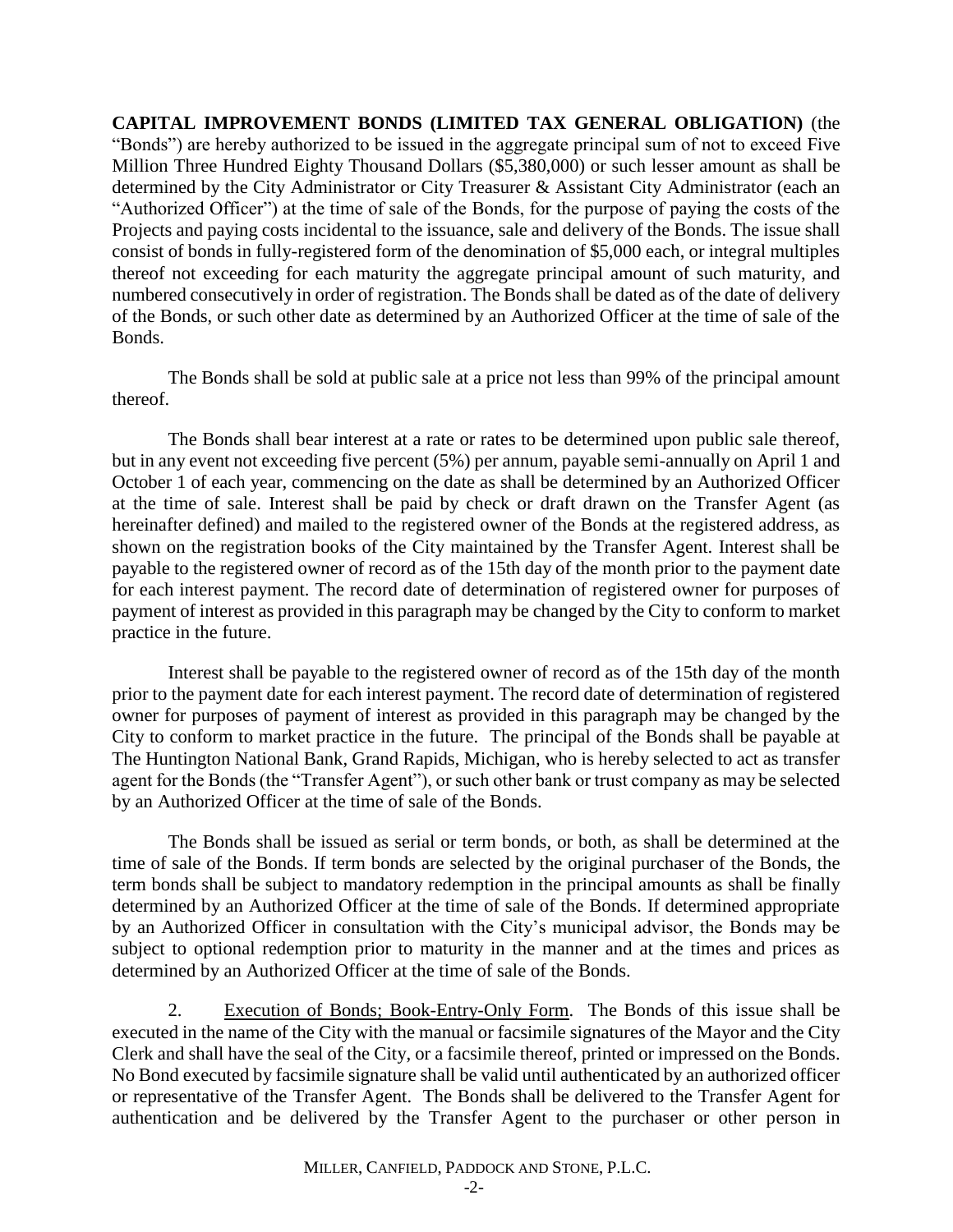accordance with instructions from the City Treasurer upon payment of the purchase price for the Bonds in accordance with the bid therefor when accepted.

The Bonds shall be issued in book-entry-only form through The Depository Trust Company in New York, New York ("DTC"), and the City Treasurer is authorized to execute such custodial or other agreement with DTC as may be necessary to accomplish the issuance of the Bonds in book-entry-only form and to make such changes in the form of the Bonds within the parameters of this resolution as may be required to accomplish the foregoing.

3. Transfer of Bonds. The Transfer Agent shall keep the books of registration for this issue on behalf of the City. Any Bond may be transferred upon such registration books by the registered owner of record, in person or by the registered owner's duly authorized attorney, upon surrender of the Bond for cancellation, accompanied by delivery of a duly executed written instrument of transfer in a form approved by the Transfer Agent. Whenever any Bond or Bonds shall be surrendered for transfer, the City shall execute and the Transfer Agent shall authenticate and deliver a new Bond or Bonds, for like aggregate principal amount. The Transfer Agent shall require the payment by the bondholder requesting the transfer of any tax or other governmental charge required to be paid with respect to the transfer.

Unless waived by any registered owner of Bonds to be redeemed, official notice of redemption shall be given by the Transfer Agent on behalf of the City. Such notice shall be dated and shall contain at a minimum the following information: original issue date; maturity dates; interest rates; CUSIP numbers, if any; certificate numbers (and in the case of partial redemption) the called amounts of each certificate; the place where the Bonds called for redemption are to be surrendered for payment; and that interest on the Bonds or portions thereof called for redemption shall cease to accrue from and after the redemption date.

In addition, further notice shall be given by the Transfer Agent in such manner as may be required or suggested by regulations or market practice at the applicable time, but no defect in such further notice nor any failure to give all or any portion of such further notice shall in any manner defeat the effectiveness of a call for redemption if notice thereof is given as prescribed herein.

4. Limited Tax Pledge; Debt Retirement Fund; Defeasance of Bonds. The City hereby pledges its limited tax full faith and credit for the prompt payment of the Bonds. The City shall, each year budget the amount of the debt service coming due in the next fiscal year on the principal of and interest on the Bonds and shall advance as a first budget obligation from its general funds available therefor, or, if necessary, levy taxes upon all taxable property in the City subject to applicable constitutional, statutory and charter tax rate limitations, such sums as may be necessary to pay such debt service in said fiscal year.

The City Treasurer is authorized and directed to open a depositary account with a bank or trust company designated by the City Council, to be designated 2021 CAPITAL IMPROVEMENT BONDS DEBT RETIREMENT FUND (the "Debt Retirement Fund"), the moneys to be deposited into the Debt Retirement Fund to be specifically earmarked and used solely for the purpose of paying principal of and interest on the Bonds as they mature.

In the event cash or direct obligations of the United States or obligations the principal of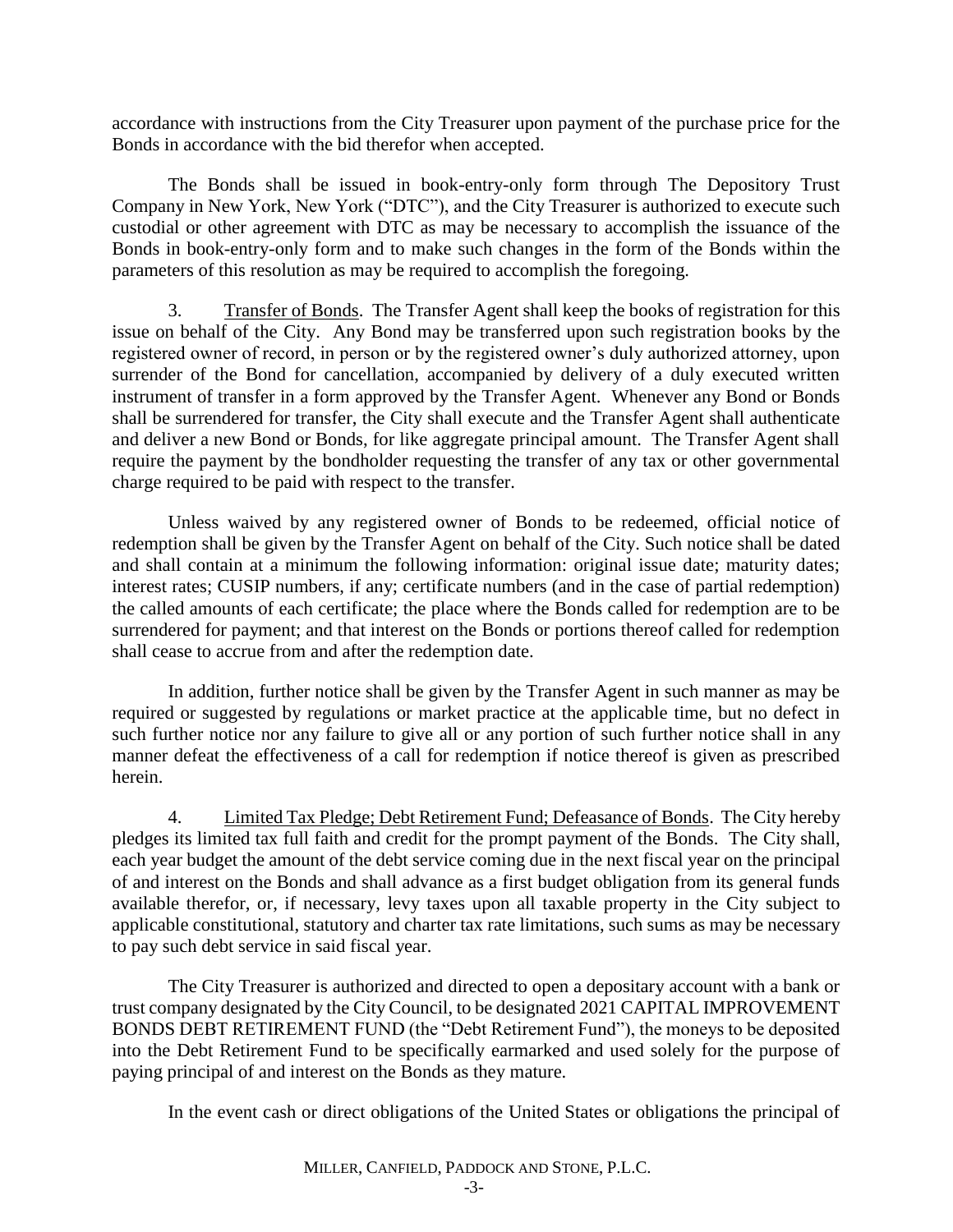and interest on which are guaranteed by the United States, or a combination thereof, the principal of and interest on which, without reinvestment, come due at times and in amounts sufficient to pay at maturity or irrevocable call for earlier optional redemption, the principal of, premium, if any, and interest on the Bonds, shall be deposited in trust, this resolution shall be defeased and the owners of the Bonds shall have no further rights under this resolution except to receive payment of the principal of, premium, if any, and interest on the Bonds from the cash or securities deposited in trust and the interest and gains thereon and to transfer and exchange Bonds as provided herein.

5. Construction Fund; Proceeds of Bond Sale. The City Treasurer is authorized and directed to open a separate depositary account with a bank or trust company designated by the City Council, to be designated 2021 CAPITAL IMPROVEMENT BONDS CONSTRUCTION FUND (the "Construction Fund"), and deposit into said Construction Fund the proceeds of the Bonds less accrued interest, if any, which shall be deposited into the Debt Retirement Fund. The amounts specified by an Authorized Officer at the time of sale of the Bonds from the net proceeds of sale of the Bonds (including proceeds of the good faith deposit received at the time of sale) shall be deposited to the appropriate account in the Construction Fund to be used to pay for the Projects and the costs of issuance of the Bonds. Except for investment pending disbursement and as herein provided, the moneys in each account in the Construction Fund shall be used solely to pay the costs of the Projects, the costs of issuance of the Bonds, as such costs become due and payable and, as may be necessary, to rebate arbitrage earnings, if any, to the United States Department of Treasury as required by the Internal Revenue Code of 1986, as amended (the "Code").

6. Bond Form. The Bonds shall be in substantially the following form: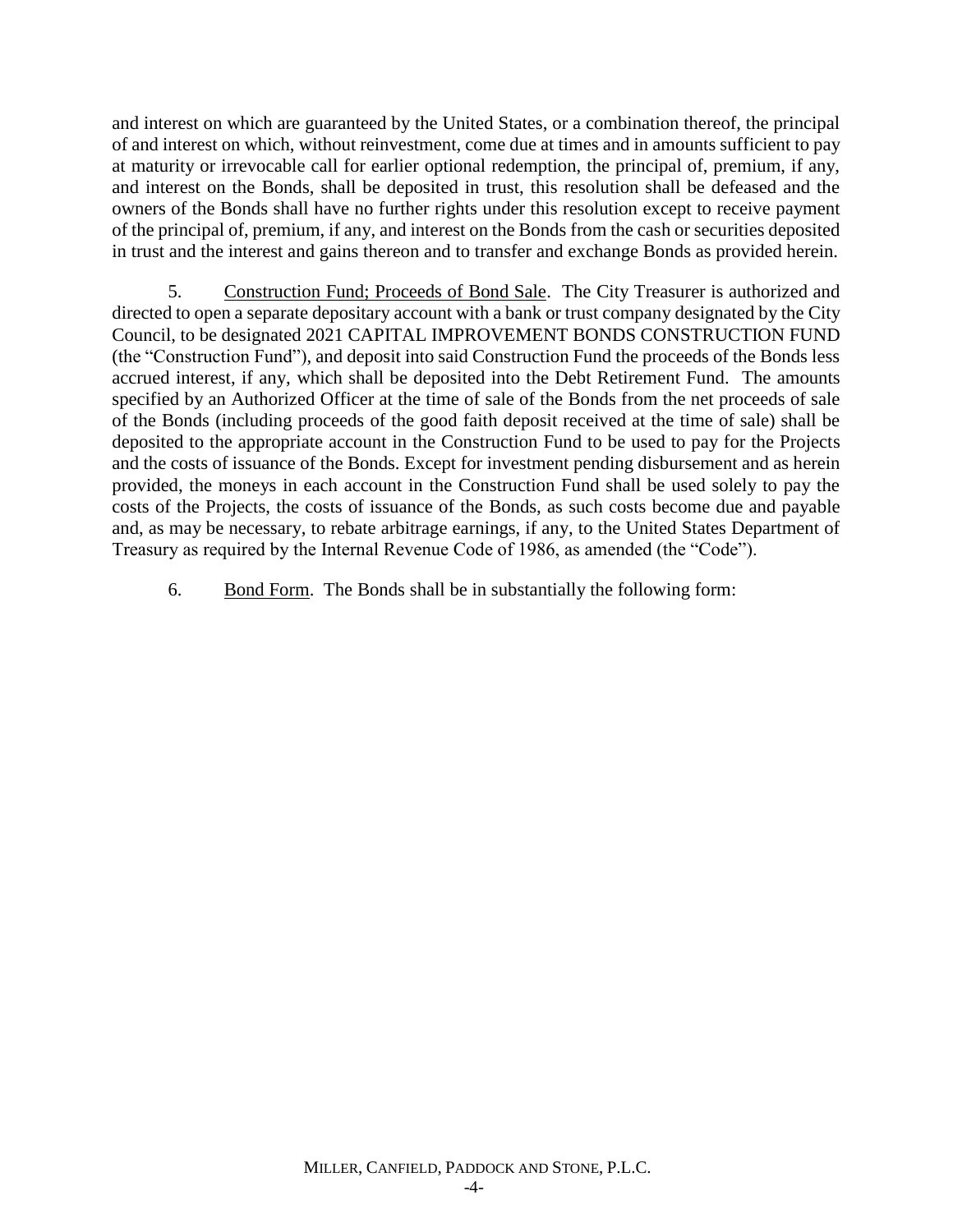### UNITED STATES OF AMERICA STATE OF MICHIGAN COUNTY OF OAKLAND

# **CITY OF LATHRUP VILLAGE**

## 2021 CAPITAL IMPROVEMENT BOND (LIMITED TAX GENERAL OBLIGATION)

| Interest    | Maturity                     | Date of               | $\mathbb C \mathbf{USIP}$ |
|-------------|------------------------------|-----------------------|---------------------------|
| <b>Rate</b> | Date                         | <b>Original Issue</b> |                           |
|             | October $1, \_\_\_\_\_\_\_\$ |                       | 2021                      |

Registered Owner:

Principal Amount: Dollars

The City of Lathrup Village, County of Oakland, State of Michigan (the "City"), acknowledges itself to owe and for value received hereby promises to pay to the Registered Owner specified above, or registered assigns, the Principal Amount specified above, in lawful money of the United States of America, on the Maturity Date specified above, unless prepaid prior thereto as hereinafter provided, with interest thereon (computed on the basis of a 360-day year consisting of twelve 30-day months) from the Date of Original Issue specified above or such later date to which interest has been paid, until paid, at the Interest Rate per annum specified above, first payable on \_\_\_\_\_\_\_\_ 1, 202\_ and semiannually thereafter. Principal of this bond is payable at the designated corporate trust office of \_\_\_\_\_\_\_\_\_\_\_\_\_\_\_\_\_\_\_\_, Michigan, or such other transfer agent as the City may hereafter designate by notice mailed to the registered owner not less than sixty (60) days prior to any interest payment date (the "Transfer Agent"). Interest on this bond is payable to the registered owner of record as of the fifteenth (15th) day of the month preceding the interest payment date as shown on the registration books of the City kept by the Transfer Agent by check or draft mailed to the registered owner of record at the registered address. For prompt payment of this bond, both principal and interest, the full faith, credit and resources of the City are hereby irrevocably pledged.

This bond is one of a series of bonds of even Date of Original Issue aggregating the principal sum of \$ section simulation issued for the purpose of paying the costs of certain capital improvements for the City. This bond is issued under the provisions of Act 34, Public Acts of Michigan, 2001, as amended, and a duly adopted resolution of the City.

Bonds of this issue maturing in the years 20\_\_ to 20\_\_, inclusive, shall not be subject to redemption prior to maturity. Bonds or portions of bonds of this issue in multiples of \$5,000 maturing in the year 20\_\_ and thereafter shall be subject to redemption prior to maturity, at the option of the City, in any order of maturity and by lot within any maturity, on any date on or after October 1, 20\_\_, at par and accrued interest to the date fixed for redemption.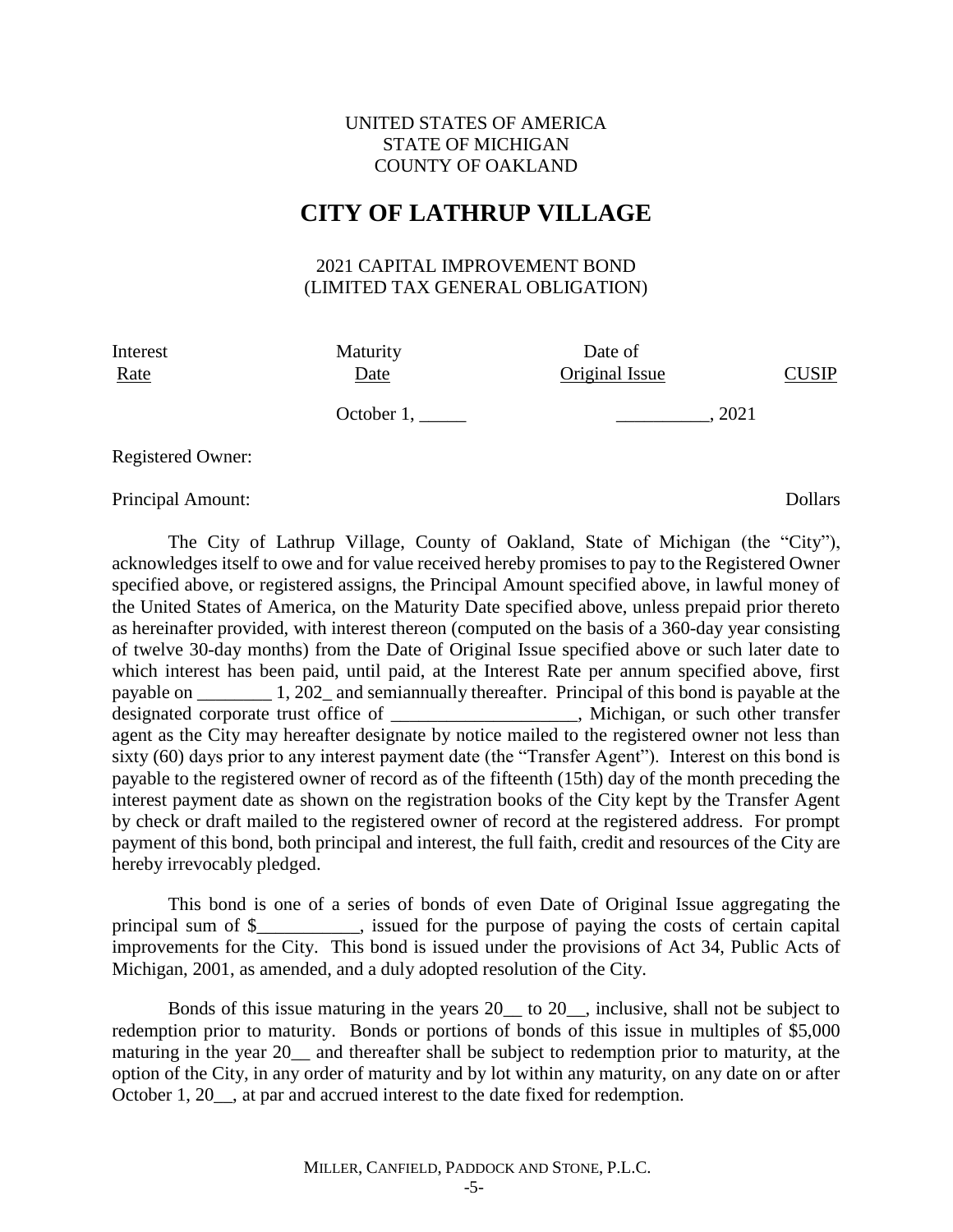[Insert Term Bond redemption provisions, if necessary.]

In case less than the full amount of an outstanding bond is called for redemption, the Transfer Agent, upon presentation of the bond called in part for redemption, shall register, authenticate and deliver to the registered owner of record a new bond in the principal amount of the portion of the original bond not called for redemption.

Notice of redemption shall be given to the registered owner of any bond or portion thereof called for redemption by mailing of such notice not less than thirty (30) days prior to the date fixed for redemption to the registered address of the registered owner of record. A bond or portion thereof so called for redemption shall not bear interest after the date fixed for redemption provided funds are on hand with the Transfer Agent to redeem said bond or portion thereof.

This bond is transferable only upon the registration books of the City kept by the Transfer Agent by the registered owner of record in person, or by the registered owner's attorney duly authorized in writing, upon the surrender of this bond together with a written instrument of transfer satisfactory to the Transfer Agent duly executed by the registered owner or the registered owner's attorney duly authorized in writing, and thereupon a new registered bond or bonds in the same aggregate principal amount and of the same maturity shall be issued to the transferee in exchange therefor as provided in the resolution authorizing this bond and upon the payment of the charges, if any, therein prescribed.

This bond, including the interest thereon, is payable as a first budget obligation from the general funds of the City, and the City is required, if necessary, to levy ad valorem taxes on all taxable property in the City for the payment thereof, subject to applicable constitutional, statutory and charter tax rate limitations.

It is hereby certified and recited that all acts, conditions and things required by law to be done, precedent to and in the issuance of this bond and the series of bonds of which this is one, exist and have been done and performed in regular and due form and time as required by law, and that the total indebtedness of the City, including this bond and the series of bonds of which this is one, does not exceed any constitutional, statutory or charter debt limitation.

This bond is not valid or obligatory for any purpose until the Transfer Agent's Certificate of Authentication on this bond has been executed by the Transfer Agent.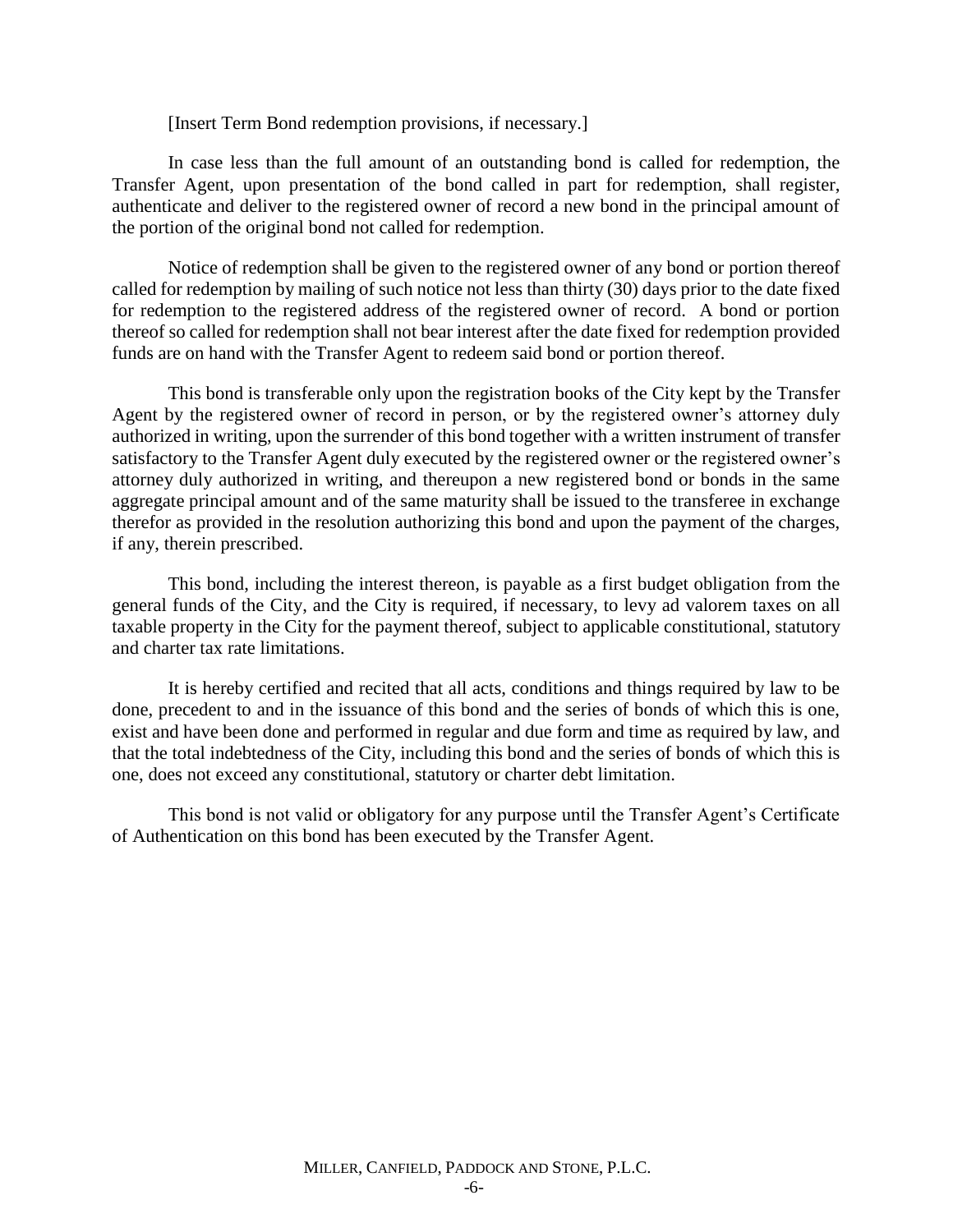IN WITNESS WHEREOF, the City of Lathrup Village, by its City Council, has caused this bond to be signed in the name of the City by the facsimile signatures of its Mayor and City Clerk and a facsimile of its corporate seal to be printed hereon, all as of the Date of Original Issue.

> CITY OF LATHRUP VILLAGE County of Oakland State of Michigan

By:

Its: Mayor

By:

Its: City Clerk

(Form of Transfer Agent's Certificate of Authentication)

DATE OF AUTHENTICATION:

## CERTIFICATE OF AUTHENTICATION

This bond is one of the bonds described in the within-mentioned resolution.

\_\_\_\_\_\_\_\_\_\_, Michigan Transfer Agent

\_\_\_\_\_\_\_\_\_\_\_\_\_\_\_\_\_\_\_\_\_\_\_\_\_\_\_

By:

Authorized Signatory

[Bond printer to insert form of assignment]

MILLER, CANFIELD, PADDOCK AND STONE, P.L.C.

(SEAL)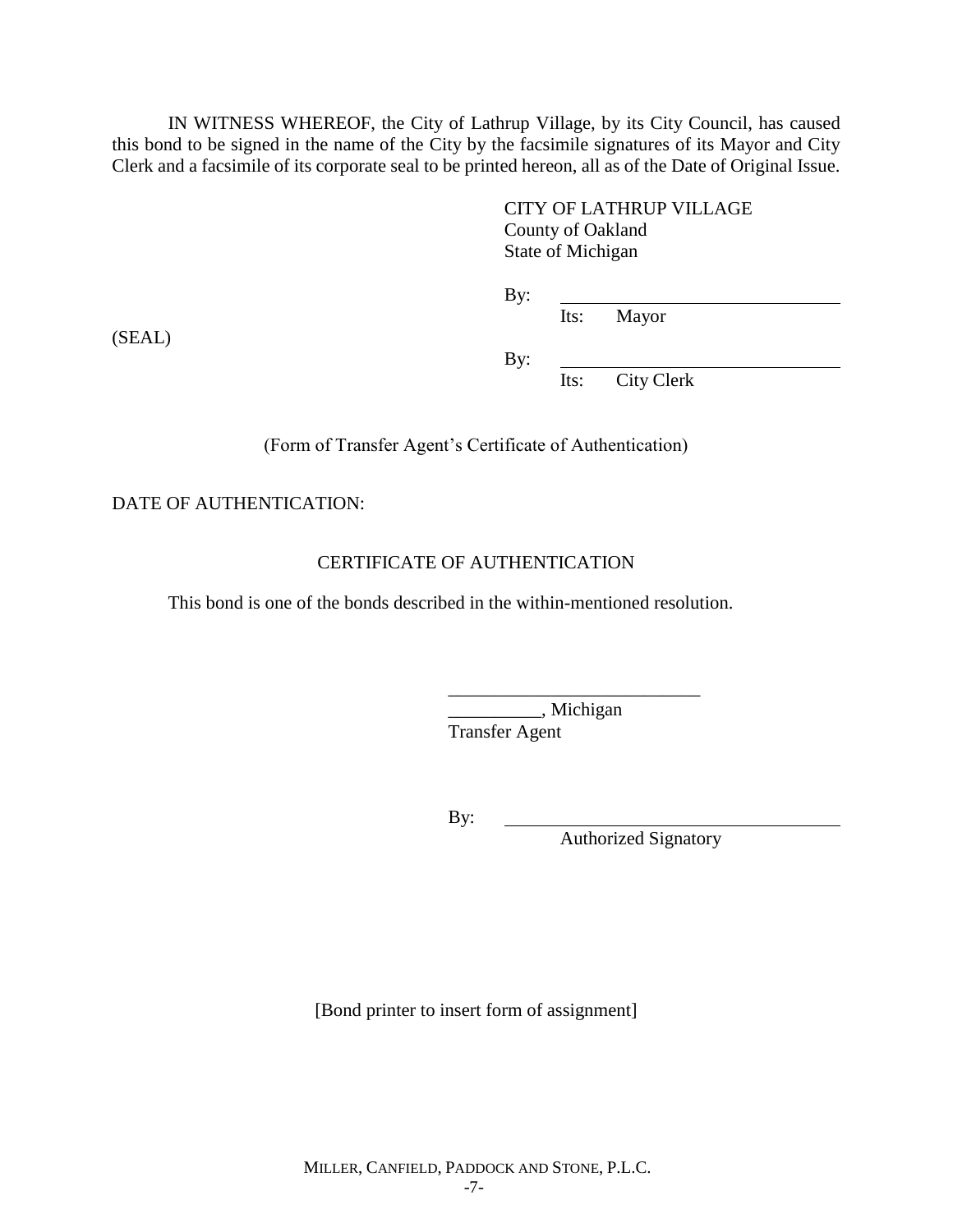7. Notice of Sale. Each Authorized Officer is individually authorized to fix a date for sale of the Bonds and to cause to be published a notice of sale for the Bonds in *The Bond Buyer*, New York, New York, which notice of sale shall be in substantially the following form, with such completions and revisions within the parameters established by this resolution as may be deemed necessary or appropriate by an Authorized Officer in consultation with the City's bond counsel and municipal advisor: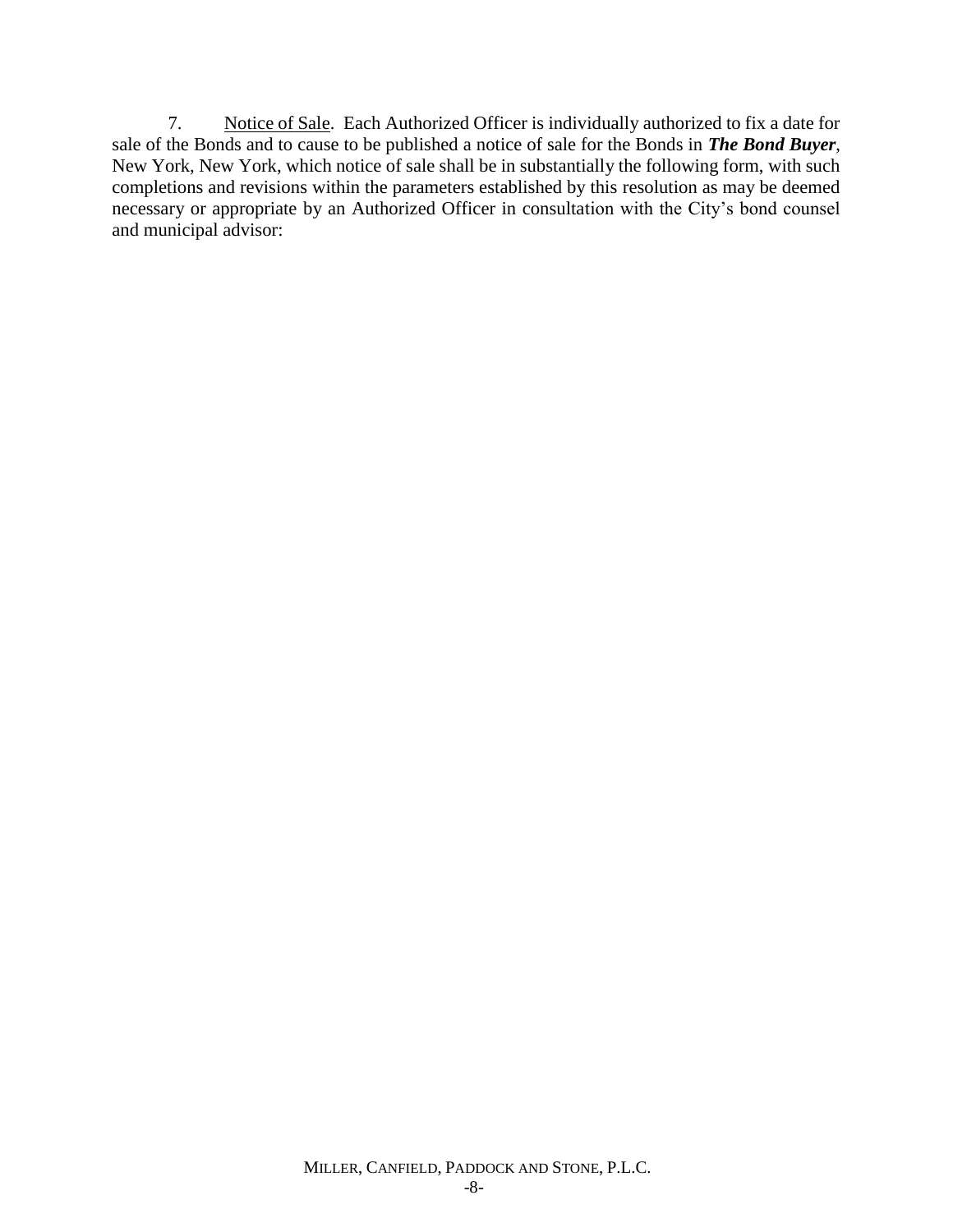### OFFICIAL NOTICE OF SALE  $\$$ [  $]$ \* CITY OF LATHRUP VILLAGE COUNTY OF OAKLAND, STATE OF MICHIGAN 2021 CAPITAL IMPROVEMENT BONDS (LIMITED TAX GENERAL OBLIGATION) \**Subject to adjustment as set forth in this Notice of Sale*

Bids for the purchase of the above bonds will be received in the manner described in this Notice of Sale on \_\_\_\_\_\_\_\_, \_\_\_\_\_\_\_\_, 202\_until \_:\_\_\_\_\_.m., prevailing Eastern Time, at which time and place said bids will be read. The award or rejection of the bids will occur on that date.

FAXED BIDS: Signed bids may be submitted by fax to the offices of Bendzinski & Co. Municipal Finance Advisors at (313) 961-8220, provided that faxed bids must arrive before the time of sale and the bidder bears all risks of transmission failure and the GOOD FAITH DEPOSIT MUST BE MADE AND RECEIVED as described in the Section "GOOD FAITH" below.

ELECTRONIC BIDS: Electronic bids will also be received on the same date and until the same time by Bidcomp/Parity as agent of the undersigned. Further information about Bidcomp/Parity, including any fee charged, may be obtained from Bidcomp/Parity, Anthony Leyden or CLIENT SERVICES, 1359 Broadway, Second Floor, New York, New York 10018, (212) 849-5021. IF ANY PROVISION OF THIS OFFICIAL NOTICE OF SALE SHALL CONFLICT WITH INFORMATION PROVIDED BY BIDCOMP/PARITY, AS THE APPROVED PROVIDER OF ELECTRONIC BIDDING SERVICES, THIS OFFICIAL NOTICE OF SALE SHALL CONTROL.

Bidders may choose any means or location to present bids but a bidder may not present a bid by more than one means.

BOND DETAILS: The bonds will be registered bonds of the denomination of \$5,000 or multiples thereof not exceeding for each maturity the maximum principal amount of that maturity, originally dated as of the date of initial delivery, numbered in order of registration, and will bear interest from their date payable on 1, 2021 and semiannually thereafter.

The bonds will mature on the 1st day of October in each of the years as follows:

| Year | Amount | Year | Amount |
|------|--------|------|--------|
| 2022 | \$     | 2032 | \$     |
| 2023 |        | 2033 |        |
| 2024 |        | 2034 |        |
| 2025 |        | 2035 |        |
| 2026 |        | 2036 |        |
| 2027 |        | 2037 |        |
| 2028 |        | 2038 |        |
| 2029 |        | 2039 |        |
| 2030 |        | 2040 |        |
| 2031 |        | 2041 |        |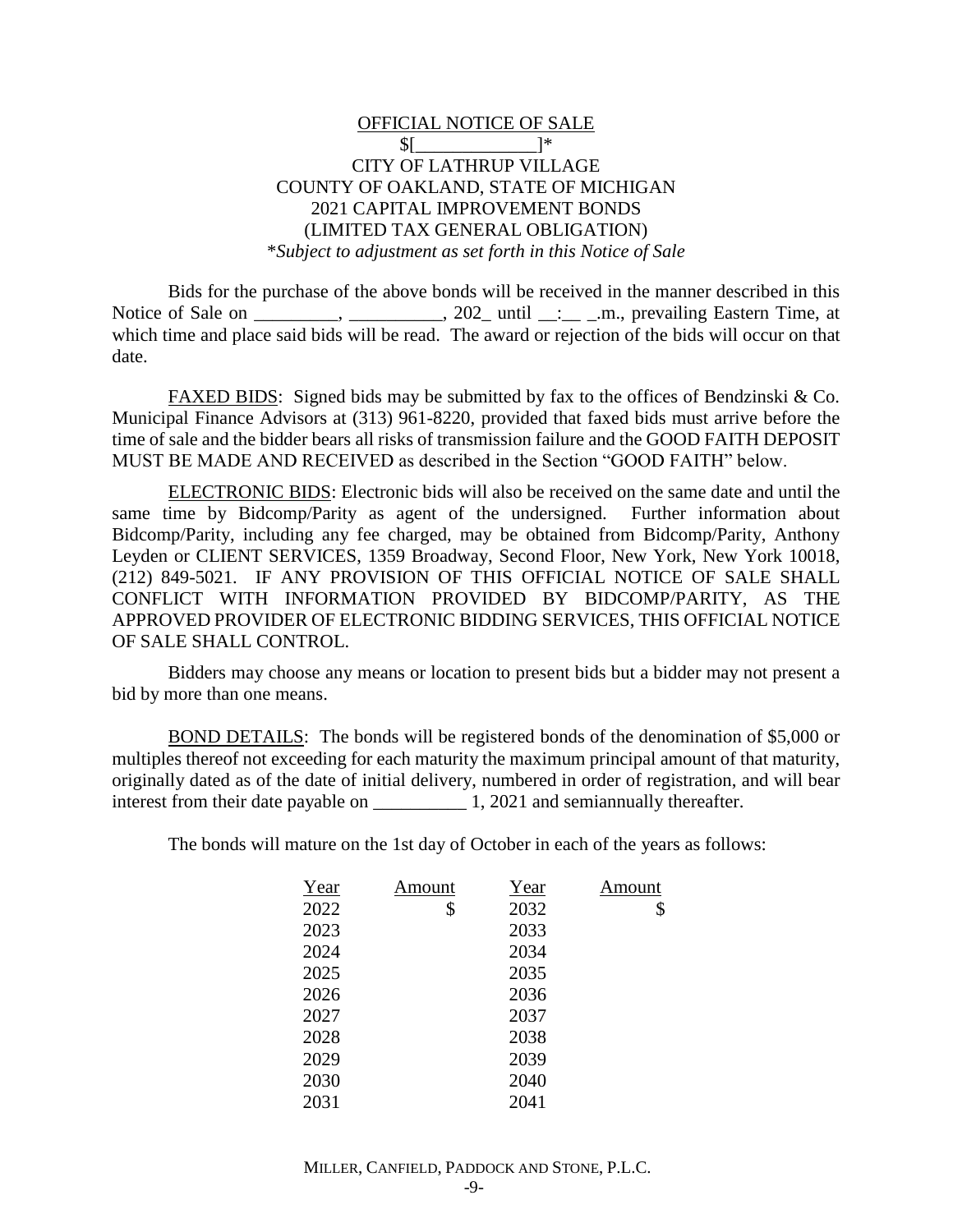\*ADJUSTMENT OF TOTAL PAR AMOUNT OF BONDS AND PRINCIPAL MATURITIES: The City reserves the right to decrease the aggregate principal amount of the bonds after receipt of the bids and prior to final award, if necessary, so that the purchase price of the bonds will provide an amount determined by the City to be sufficient to construct the projects and to pay costs of issuance of the bonds. The adjustments, if necessary, will be in increments of \$5,000. The purchase price will be adjusted proportionately to the increase or decrease in issue size, but the interest rates specified by the successful bidder for all maturities will not change. The successful bidder may not withdraw its bid as a result of any changes made within these limits.

\*ADJUSTMENT TO PURCHASE PRICE: Should any adjustment to the aggregate principal amount of the bonds be made by the City, the purchase price of the bonds will be adjusted by the City proportionally to the adjustment in principal amount of the bonds. The adjusted purchase price will reflect changes in the dollar amount of the underwriter's discount and original issue discount/premium, if any, but will not change the per-bond underwriter's discount as calculated from the bid and initial reoffering prices.

INTEREST RATE AND BIDDING DETAILS: The bonds shall bear interest at rate or rates not exceeding five percent (5%) per annum, to be fixed by the bids therefor, expressed in any fraction of 1%. The interest on any one bond shall be at one rate only and all bonds maturing in any one year must carry the same interest rate. The difference between the highest and lowest interest rates bid shall not exceed three percent (3%) per annum. No proposal for the purchase of less than all of the bonds or at a price less than 99% of their par value will be considered.

PRIOR REDEMPTION OF BONDS: Bonds maturing in the years 20 \_\_ to 20 \_\_ inclusive, shall not be subject to redemption prior to maturity. Bonds or portions of bonds in multiples of \$5,000 maturing in the year 20 and thereafter shall be subject to redemption prior to maturity, at the option of the City, in any order of maturity and by lot within any maturity, on any date on or after October 1, 20\_\_, at par and accrued interest to the date fixed for redemption.

In case less than the full amount of an outstanding bond is called for redemption, the transfer agent, upon presentation of the bond called for redemption, shall register, authenticate and deliver to the registered owner of record a new bond in the principal amount of the portion of the original bond not called for redemption.

Notice of redemption shall be given to the registered owner of any bond or portion thereof called for redemption by mailing of such notice not less than thirty (30) days prior to the date fixed for redemption to the registered address of the registered owner of record. A bond or portion thereof so called for redemption shall not bear interest after the date fixed for redemption provided funds are on hand with the transfer agent to redeem said bond or portion thereof.

TERM BOND OPTION: The initial purchaser of the bonds may designate any one or more maturities from October 1, 2022 through the final maturity as term bonds and the consecutive maturities on or after the year 2022 which shall be aggregated in the term bonds. The amounts of the maturities which are aggregated in a designated term bond shall be subject to mandatory redemption on October 1 of the years and in the amounts set forth in the above maturity schedule at a redemption price of par, plus accrued interest to the date of mandatory redemption. Term bonds or portions thereof mandatorily redeemed shall be selected by lot. Any such designation must be made at the time bids are submitted and must be listed on the bid.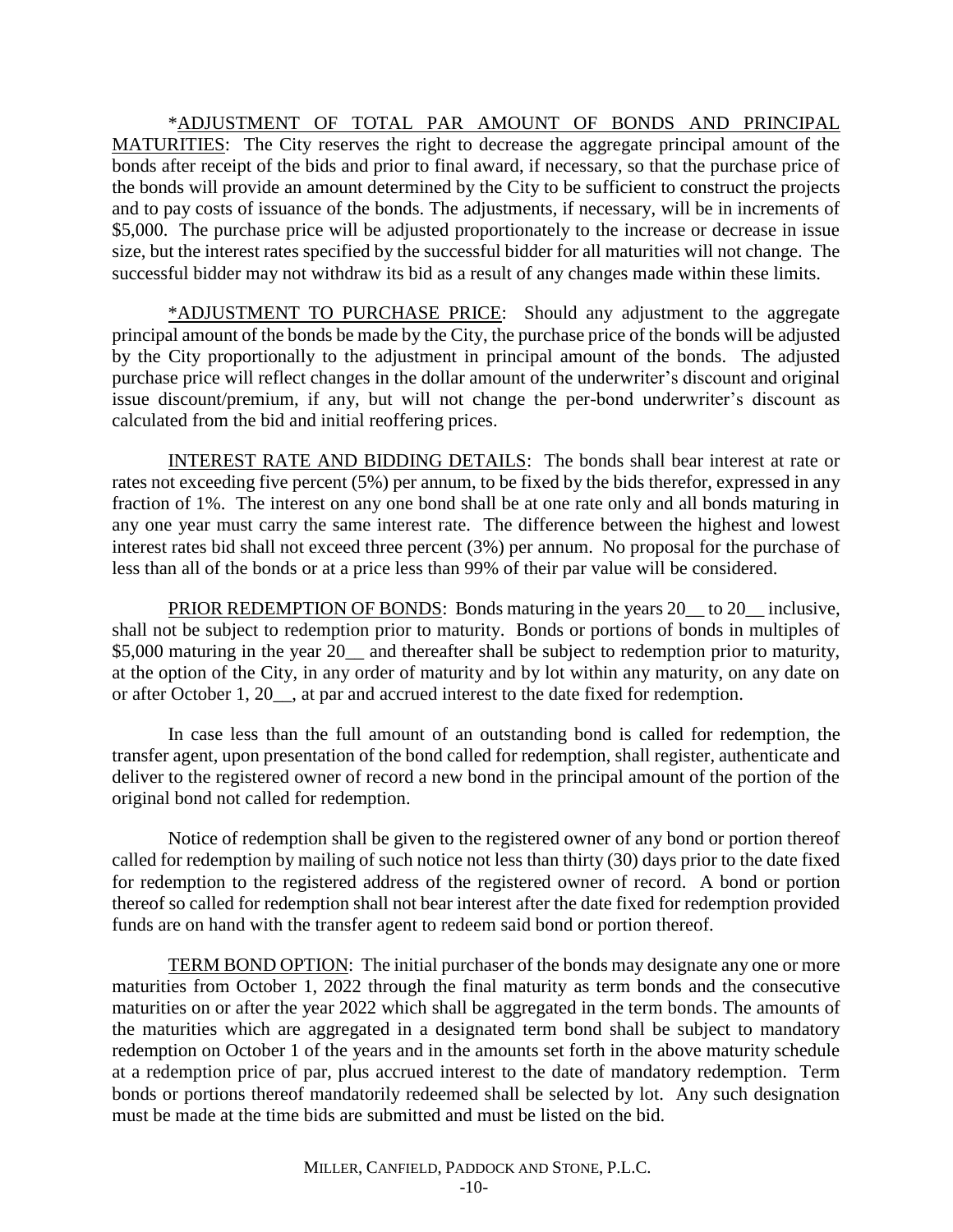BOOK-ENTRY ONLY: The bonds will be issued in book-entry-only form as one fully registered bond per maturity and will be registered in the name of Cede & Co., as bondholder and nominee for The Depository Trust Company ("DTC"), New York, New York. DTC will act as securities depository for the bonds. Purchase of the bonds will be made in book-entry-only form, in the denomination of \$5,000 or any multiple thereof. Purchasers will not receive certificates representing their interest in bonds purchased. It will be the responsibility of the purchaser to obtain DTC eligibility. Failure of the purchaser to obtain DTC eligibility shall not constitute cause for a failure or refusal by the purchaser to accept delivery of and pay for the bonds.

TRANSFER AGENT AND REGISTRATION: Principal shall be payable at the principal corporate trust office of example in the Michigan, or such other transfer agent as the City may hereafter designate by notice mailed to the registered owner of record not less than 60 days prior to an interest payment date. Interest shall be paid by check mailed to the registered owner of record as shown on the registration books of the City as of the 15th day prior to an interest payment date. The bonds will be transferred only upon the registration books of the City kept by the transfer agent.

PURPOSE AND SECURITY: The bonds are authorized for the purpose of paying the cost of acquiring and constructing certain capital improvements for the City. The bonds will be a first budget obligation of the City, payable from the general funds of the City including the collection of ad valorem taxes on all taxable property in the City subject to applicable constitutional, statutory and charter tax rate limitations. The rights or remedies of bondholders may be affected by bankruptcy, insolvency, fraudulent conveyance or other laws affecting creditors' rights generally now existing or hereafter enacted and by the application of general principles of equity including those relating to equitable subordination.

GOOD FAITH: A good faith deposit in the form of a certified or cashier's check drawn upon an incorporated bank or trust company, or wire transfer, in the amount of [\$\_\_\_\_\_\_\_\_\_\_\_\_\_\_], payable to the order of the City will be required of the successful bidder. The successful bidder is required to submit its good faith deposit to the City as instructed by the City not later than Noon, prevailing Eastern Time, on the next business day following the sale. The good faith deposit will be applied to the purchase price of the bonds. In the event the purchaser fails to honor its accepted bid, the good faith deposit will be retained by the City. No interest shall be allowed on the good faith check. The good faith check of the successful bidder will be cashed and payment for the balance of the purchase price of the bonds shall be made at the closing.

AWARD OF BONDS – TRUE INTEREST COST: The bonds will be awarded to the bidder whose bid produces the lowest true interest cost determined in the following manner: the lowest true interest cost will be the single interest rate (compounded on October 1, 2021 and semiannually thereafter) necessary to discount the debt service payments from their respective payment date to the closing date, in an amount equal to the price bid, excluding accrued interest. Each bidder shall state in its bid the true interest cost to the City, computed in the manner specified above.

TAX MATTERS: In the opinion of Miller, Canfield, Paddock and Stone, P.L.C., bond counsel, under existing law, assuming compliance with certain covenants, interest on the bonds is excludable from gross income for federal income tax purposes as described in the opinion, and the bonds and interest thereon are exempt from all taxation by the State of Michigan or any taxing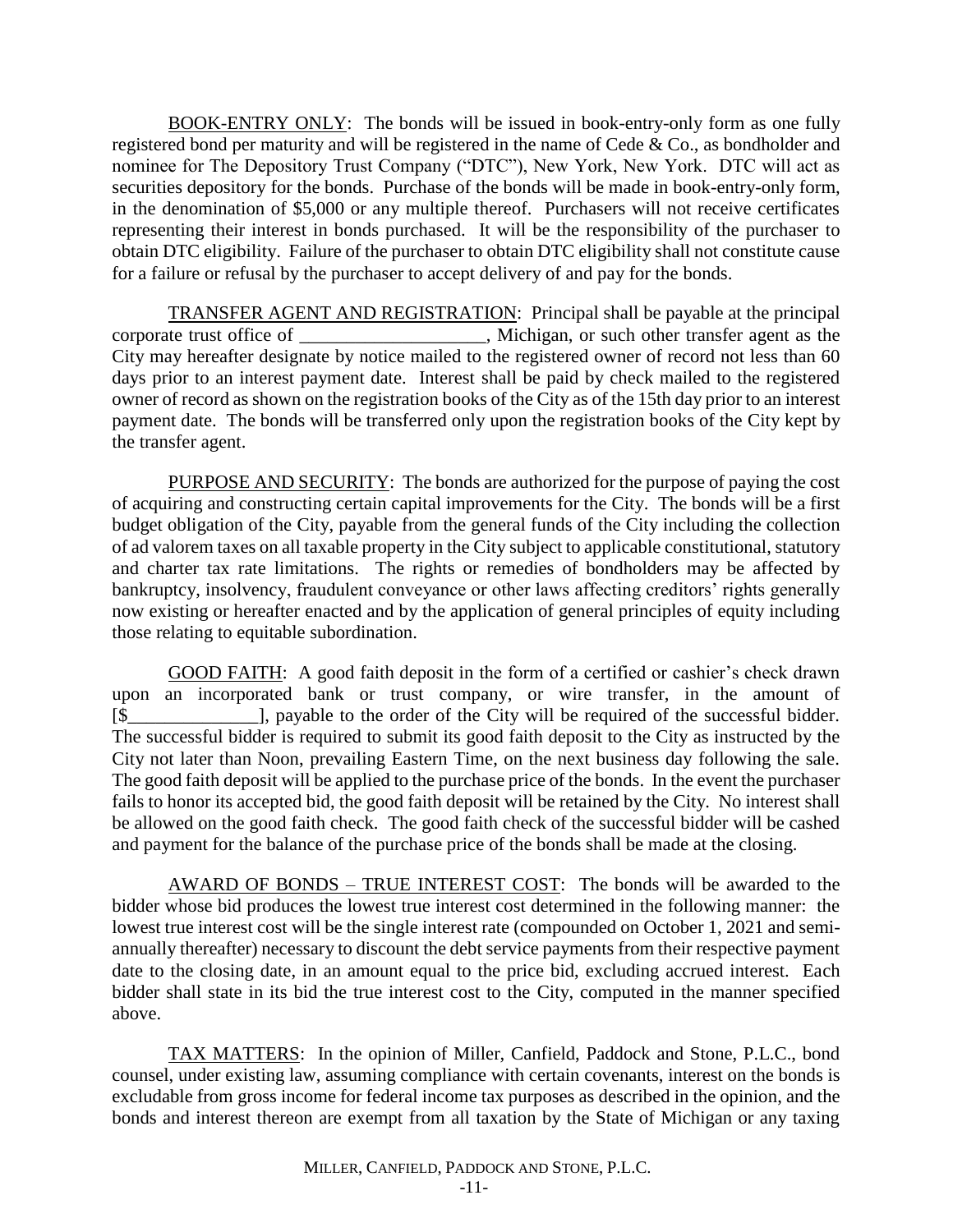authority within the State of Michigan except estate taxes and taxes on gains realized from the sale, payment or other disposition thereof.

NOT "QUALIFIED TAX-EXEMPT OBLIGATIONS": The City will not designate the bonds as "qualified tax-exempt obligations" for purposes of deduction of interest expense by financial institutions pursuant to the Internal Revenue Code of 1986, as amended.

ISSUE PRICE: The winning bidder shall assist the City in establishing the issue price of the bonds and shall execute and deliver to the City at closing an "issue price" or similar certificate setting forth the reasonably expected initial offering price to the public or the sales price or prices of the bonds, together with the supporting pricing wires or equivalent communications, substantially in the form attached either as Appendix \_\_ or Appendix \_\_ to the Preliminary Official Statement for the bonds, with such modifications as may be appropriate or necessary, in the reasonable judgment of the winning bidder, the City and bond counsel.

The City intends that the provisions of Treasury Regulation Section  $1.148-1(f)(3)(i)$ (defining "competitive sale" for purposes of establishing the issue price of the bonds) will apply to the initial sale of the bonds (the "Competitive Sale Requirements") because:

- a. the City is disseminating this Notice of Sale to potential underwriters in a manner that is reasonably designed to reach potential underwriters;
- b. all bidders shall have an equal opportunity to bid;
- c. the City anticipates receiving bids from at least three underwriters of municipal bonds who have established industry reputations for underwriting new issuances of municipal bonds; and
- d. the City anticipates awarding the sale of the bonds to the bidder who submits a firm offer to purchase the bonds at the lowest true interest cost, as set forth in this Notice of Sale.

Any bid submitted pursuant to this Notice of Sale shall be considered a firm offer for the purchase of the bonds, as specified in the bid.

In the event that all of the Competitive Sale Requirements are not satisfied, the City shall so advise the winning bidder. The City will not require bidders to comply with the "hold-theoffering price rule" (as described below), and therefore does not intend to use the initial offering price to the public as of the sale date of any maturity of the bonds as the issue price of that maturity, though the winning bidder, in consultation with the City, may elect to apply the "hold-the-offering price rule." Bids will not be subject to cancellation in the event the Competitive Sale Requirements are not satisfied. Unless a bidder intends to apply the "hold-the-offering price rule" (as described below), bidders should prepare their bids on the assumption that all of the maturities of the bonds will be subject to the 10% Test (as described below). The winning bidder must notify the City of its intention to apply either the "hold-the-price rule" or the 10% Test at or prior to the time the bonds are awarded.

If the winning bidder does not request that the "hold-the-offering price rule" apply to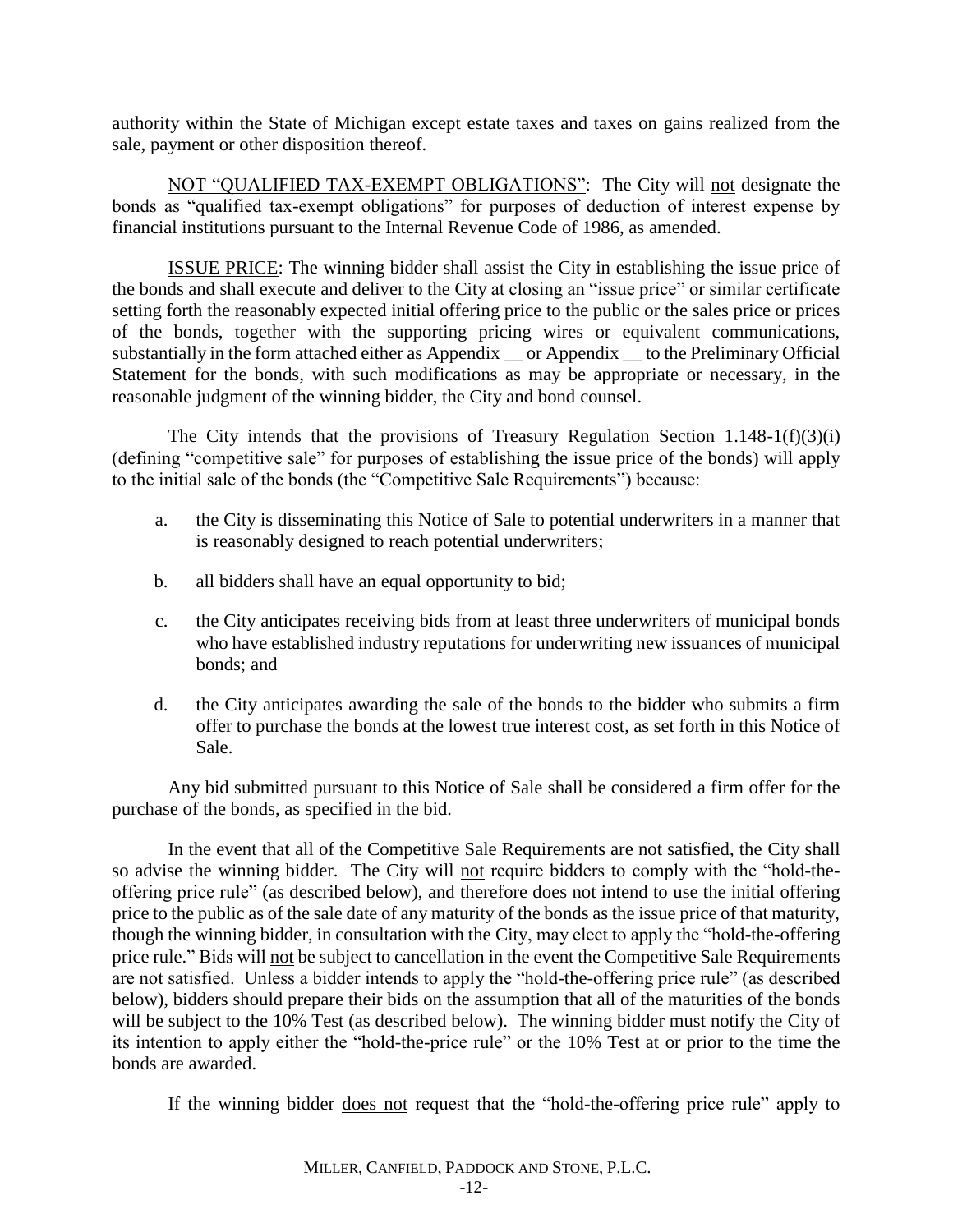determine the issue price of the bonds, then the following two paragraphs shall apply:

- a. The City shall treat the first price at which 10% of a maturity of the bonds (the "10% Test") is sold to the public as the issue price of that maturity, applied on a maturity-bymaturity basis. The winning bidder shall advise the City if any maturity of the Bonds satisfies the 10% Test as of the date and time of the award of the bonds; and
- b. Until the 10% Test has been satisfied as to each maturity of the bonds, the winning bidder agrees to promptly report to the City the prices at which the unsold bonds of that maturity have been sold to the public. That reporting obligation shall continue, whether or not the closing date has occurred, until either (i) all bonds of that maturity have been sold or (ii) the 10% Test has been satisfied as to the bonds of that maturity, provided that, the winning bidder's reporting obligation after the closing date may be at reasonable periodic intervals or otherwise upon request of the City or bond counsel.

If the winning bidder does request that the "hold-the-offering price rule" apply to determine the issue price of the bonds, then following three paragraphs shall apply:

- a. The winning bidder, in consultation with the City, may determine to treat (i) pursuant to the 10% Test, the first price at which 10% of a maturity of the bonds is sold to the public as the issue price of that maturity and/or (ii) the initial offering price to the public as of the sale date of any maturity of the bonds as the issue price of that maturity (the "hold-the-offering price rule"), in each case applied on a maturity-by-maturity basis. The winning bidder shall advise the City if any maturity of the bonds satisfies the 10% Test as of the date and time of the award of the bonds. The winning bidder shall promptly advise the City, at or before the time of award of the bonds, which maturities of the bonds shall be subject to the 10% Test or shall be subject to the hold-the-offering price rule or both.
- b. By submitting a bid, the winning bidder shall (i) confirm that the underwriters have offered or will offer the bonds to the public on or before the date of the award at the offering price or prices (the "initial offering price"), or at the corresponding yield or yields, set forth in the bid submitted by the winning bidder, and (ii) if the hold-theoffering-price rule applies, agree, on behalf of the underwriters participating in the purchase of the bonds, that the underwriters will neither offer nor sell unsold bonds of any maturity to which the hold-the-offering-price rule shall apply to any person at a price that is higher than the initial offering price to the public during the period starting on the sale date and ending on the earlier of the following:
	- a. the close of the fifth  $(5<sup>th</sup>)$  business day after the sale date; or
	- b. the date on which the underwriters have sold at least 10% of that maturity of the bonds to the public at a price that is no higher than the initial offering price to the public;

The winning bidder shall promptly advise the City when the underwriters have sold 10% of that maturity of the bonds to the public at a price that is no higher than the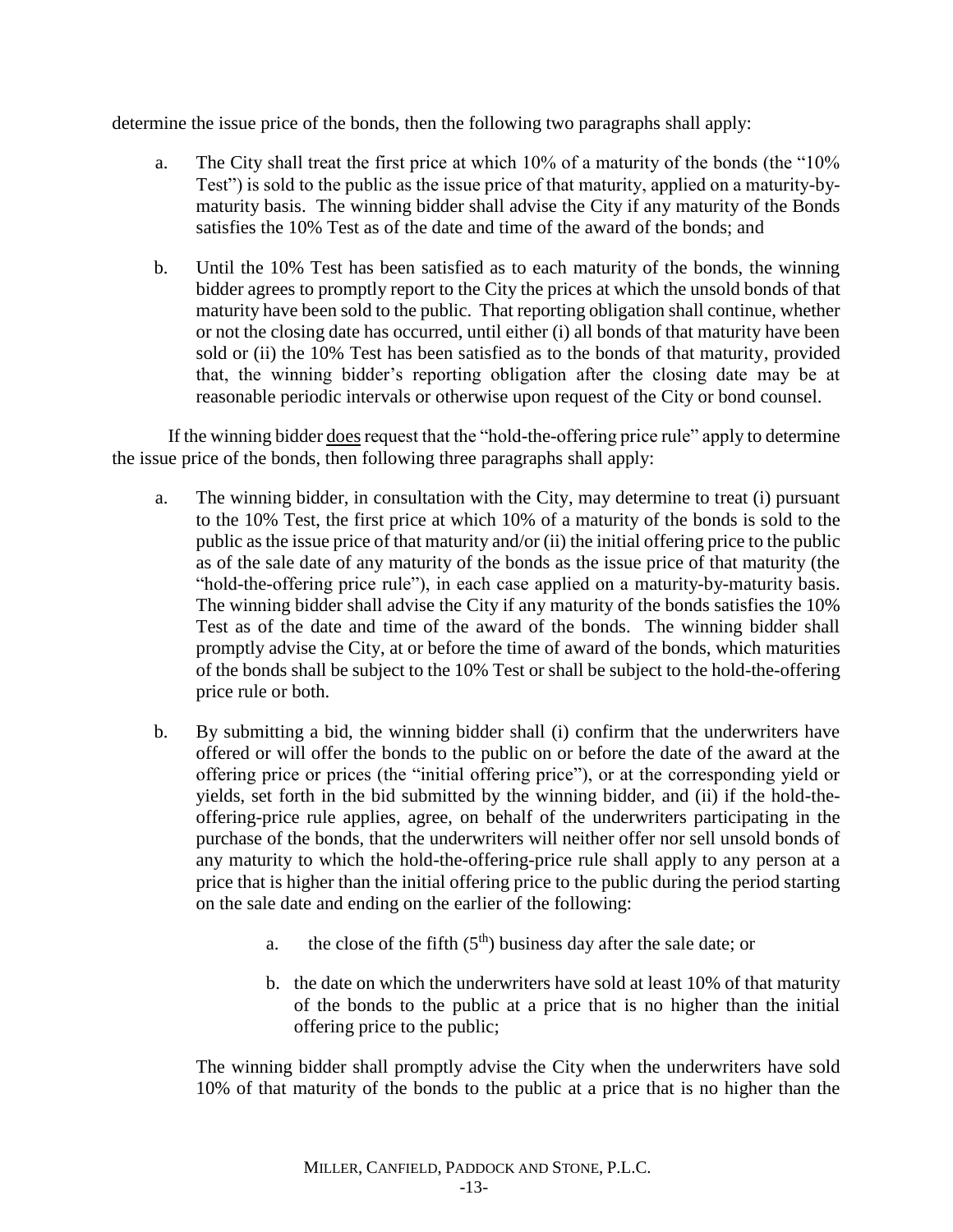initial offering price to the public, if that occurs prior to the close of the fifth  $(5<sup>th</sup>)$ business day after the sale date.

c. The City acknowledges that, in making the representation set forth above, the winning bidder will rely on (i) the agreement of each underwriter to comply with the requirements for establishing issue price of the bonds, including, but not limited to, its agreement to comply with the hold-the-offering-price rule, if applicable to the bonds, as set forth in an agreement among underwriters and the related pricing wires, (ii) in the event a selling group has been created in connection with the initial sale of the bonds to the public, the agreement of each dealer who is a member of the selling group to comply with the requirements for establishing issue price of the bonds, including, but not limited to, its agreement to comply with the hold-the-offering-price rule, if applicable to the bonds, as set forth in a selling group agreement and the related pricing wires, and (iii) in the event that an underwriter or dealer who is a member of the selling group is a party to a third-party distribution agreement that was employed in connection with the initial sale of the bonds to the public, the agreement of each broker-dealer that is a party to such agreement to comply with the requirements for establishing issue price of the bonds, including, but not limited to, its agreement to comply with the holdthe-offering-price rule, if applicable to the bonds, as set forth in the third-party distribution agreement and the related pricing wires. The City further acknowledges that each underwriter shall be solely liable for its failure to comply with its agreement regarding the requirements for establishing issue price of the bonds, including, but not limited to, its agreement to comply with the hold-the-offering-price rule, if applicable to the bonds, and that no underwriter shall be liable for the failure of any other underwriter, or of any dealer who is a member of a selling group, or of any brokerdealer that is a party to a third-party distribution agreement to comply with its corresponding agreement to comply with the requirements for establishing issue price of the bonds, including, but not limited to, its agreement to comply with the hold-theoffering-price rule, if applicable to the bonds.

By submitting a bid, each bidder confirms that:

a. any agreement among underwriters, any selling group agreement and each third-party distribution agreement (to which the bidder is a party) relating to the initial sale of the bonds to the public, together with the related pricing wires, contains or will contain language obligating each underwriter, each dealer who is a member of the selling group, and each broker-dealer that is a party to such third-party distribution agreement, as applicable,  $(A)(i)$  to report the prices at which it sells to the public the unsold bonds of each maturity allocated to it, whether or not the closing date has occurred, until either all bonds of that maturity allocated to it have been sold or it is notified by the winning bidder that the 10% Test has been satisfied as to the bonds of that maturity, provided that, the reporting obligation after the closing date may be at reasonable periodic intervals or otherwise upon request of the winning bidder, and (ii) to comply with the hold-the-offering-price rule, if applicable, if and for so long as directed by the winning bidder and as set forth in the related pricing wires, (B) to promptly notify the winning bidder of any sales of bonds that, to its knowledge, are made to a purchaser who is a related party to an underwriter participating in the initial sale of the bonds to the public (each such term being used as defined below), and (C) to acknowledge that, unless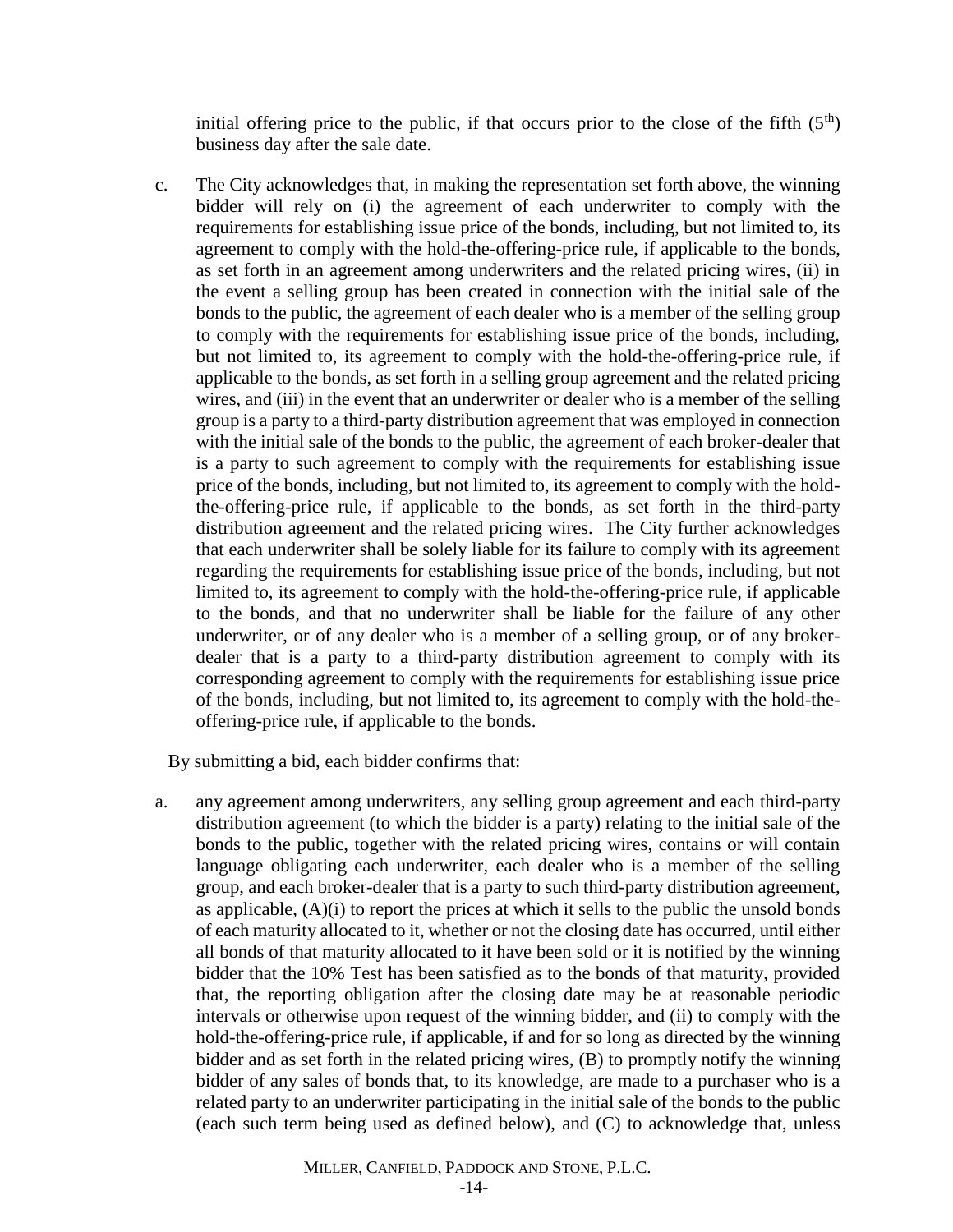otherwise advised by the underwriter, dealer or broker-dealer, the winning bidder shall assume that each order submitted by the underwriter, dealer or broker-dealer is a sale to the public.

- b. any agreement among underwriters or selling group agreement relating to the initial sale of the bonds to the public, together with the related pricing wires, contains or will contain language obligating each underwriter or dealer that is a party to a third-party distribution agreement to be employed in connection with the initial sale of the bonds to the public to require each broker-dealer that is a party to such third-party distribution agreement to (i) report the prices at which it sells to the public the unsold bonds of each maturity allocated to it, whether or not the closing date has occurred, until either all bonds of that maturity allocated to it have been sold or it is notified by the winning bidder or such underwriter that the 10% Test has been satisfied as to the bonds of that maturity, provided that, the reporting obligation after the closing date may be at reasonable periodic intervals or otherwise upon request of the winning bidder or such underwriter, and (ii) comply with the hold-the-offering-price rule, if applicable, if and for so long as directed by the winning bidder or the underwriter and as set forth in the related pricing wires.
- c. sales of any bonds to any person that is a related party to an underwriter shall not constitute sales to the public for purposes of this Notice of Sale. Further, for purposes of this Notice of Sale:

Further, for purposes of this Notice of Sale:

- a. "public" means any person other than an underwriter or a related party,
- b. "underwriter" means (A) any person that agrees pursuant to a written contract with the City (or with the lead underwriter to form an underwriting syndicate) to participate in the initial sale of the bonds to the public and (B) any person that agrees pursuant to a written contract directly or indirectly with a person described in clause (A) to participate in the initial sale of the bonds to the public (including a member of a selling group or a party to a third-party distribution agreement participating in the initial sale of the bonds to the public);
- c. a purchaser of any of the bonds is a "related party" to an underwriter if the underwriter and the purchaser are subject, directly or indirectly, to (i) more than 50% common ownership of the voting power or the total value of their stock, if both entities are corporations (including direct ownership by one corporation of another), (ii) more than 50% common ownership of their capital interests or profits interests, if both entities are partnerships (including direct ownership by one partnership of another), or (iii) more than 50% common ownership of the value of the outstanding stock of the corporation or the capital interests or profit interests of the partnership, as applicable, if one entity is a corporation and the other entity is a partnership (including direct ownership of the applicable stock or interests by one entity of the other); and
- d. "sale date" means the date that the bonds are awarded by the City to the winning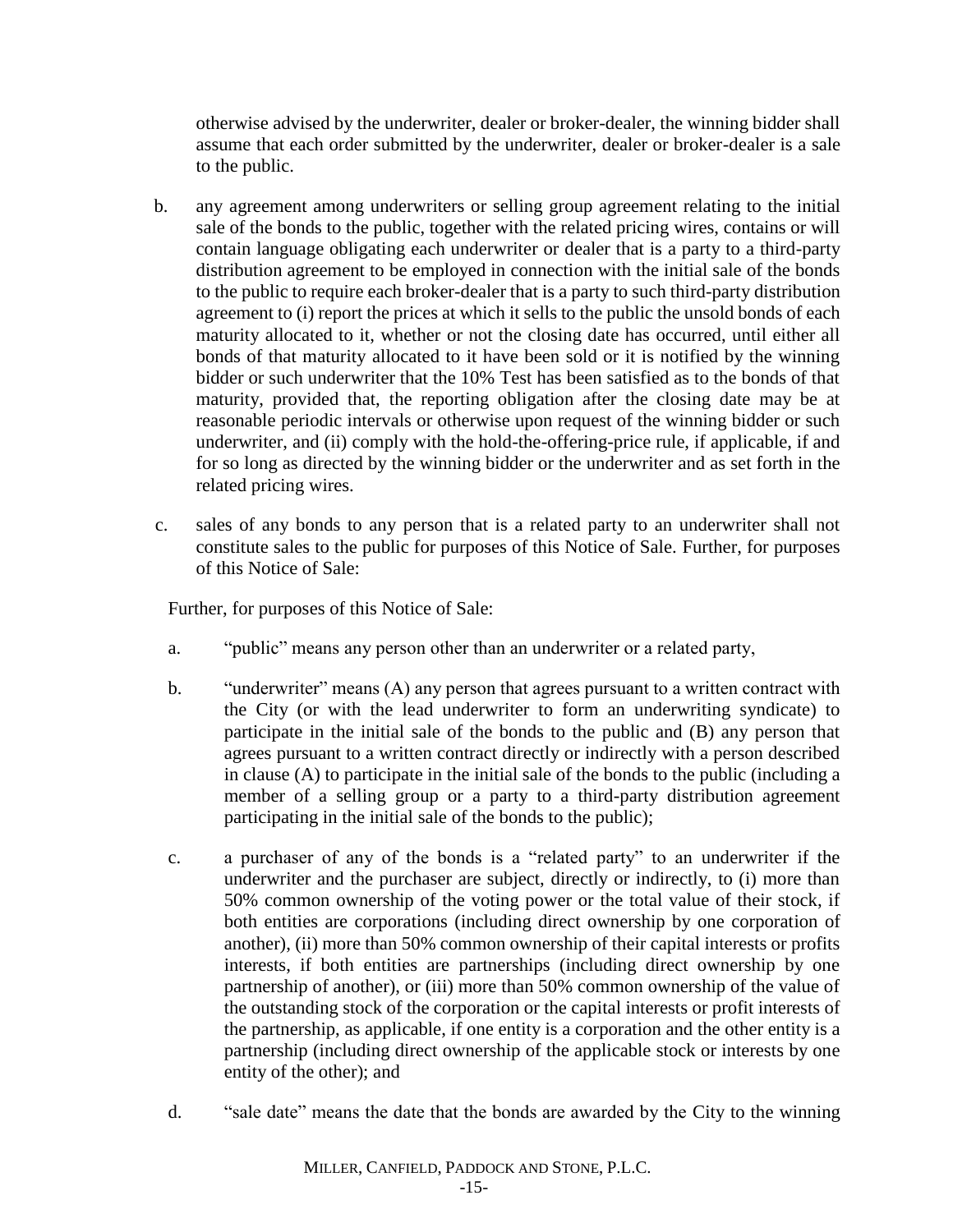bidder.

LEGAL OPINION: Bids shall be conditioned upon the approving opinion of Miller, Canfield, Paddock and Stone, P.L.C., attorneys of Detroit, Michigan, a copy of which opinion will be furnished without expense to the purchaser of the bonds at the delivery thereof. The fees of Miller, Canfield, Paddock and Stone, P.L.C. for services rendered in connection with such approving opinion are expected to be paid from bond proceeds. Except to the extent necessary to issue its approving opinion as to validity of the above bonds, Miller, Canfield, Paddock and Stone, P.L.C. has not been requested to examine or review and has not examined or reviewed any financial documents, statements or materials that have been or may be furnished in connection with the authorization, issuance or marketing of the bonds, and accordingly will not express any opinion with respect to the accuracy or completeness of any such financial documents, statements or materials.

DELIVERY OF BONDS: The City will furnish bonds ready for execution at its expense. Bonds will be delivered without expense to the purchaser through DTC in New York, New York, or such other place to be agreed upon. The usual closing documents, including a certificate that no litigation is pending affecting the issuance of the bonds, will be delivered at the time of delivery of the bonds. If the bonds are not tendered for delivery by twelve o'clock noon, prevailing Eastern Time, on the 45th day following the date of sale, or the first business day thereafter if said 45th day is not a business day, the successful bidder may on that day, or any time thereafter until delivery of the bonds, withdraw its proposal by serving notice of cancellation, in writing, on the undersigned in which event the City shall promptly return the good faith deposit. Payment for the bonds shall be made in Federal Reserve Funds.

CUSIP NUMBERS: It is anticipated that CUSIP identification numbers will be printed on the bonds, but neither the failure to print such numbers on any bonds nor any error with respect thereto shall constitute cause for a failure or refusal by the purchaser thereof to accept delivery of and pay for the bonds in accordance with terms of the purchase contract. All expenses in relation to the printing of CUSIP numbers on the bonds shall be paid for by the City; provided, however, that the CUSIP Service Bureau charge for the assignment of such numbers shall be the responsibility of and shall be paid for by the purchaser.

OFFICIAL STATEMENT: A preliminary Official Statement that the City deems to be final as of its date, except for the omission of information permitted to be omitted by Rule 15c2- 12 of the Securities and Exchange Commission, has been prepared and may be obtained from Bendzinski & Co. Municipal Finance Advisors, financial advisors to the City, at the address and telephone listed under REGISTERED MUNICIPAL ADVISOR below. Bendzinski & Co. Municipal Finance Advisors will provide the winning bidder with 50 final Official Statements within 7 business days from the date of sale to permit the purchaser to comply with Securities and Exchange Commission Rule 15c2-12. Additional copies of the Official Statement will be supplied by Bendzinski & Co. Municipal Finance Advisors, upon request and agreement by the purchaser to Bendzinski & Co. Municipal Finance Advisors, within 24 hours of the time of sale.

BOND INSURANCE AT PURCHASER'S OPTION: If the bonds qualify for issuance of any policy of municipal bond insurance or commitment therefor at the option of the bidder/purchaser, the purchase of any such insurance policy or the issuance of any such commitment shall be at the option and expense of the purchaser of the bonds. Any and all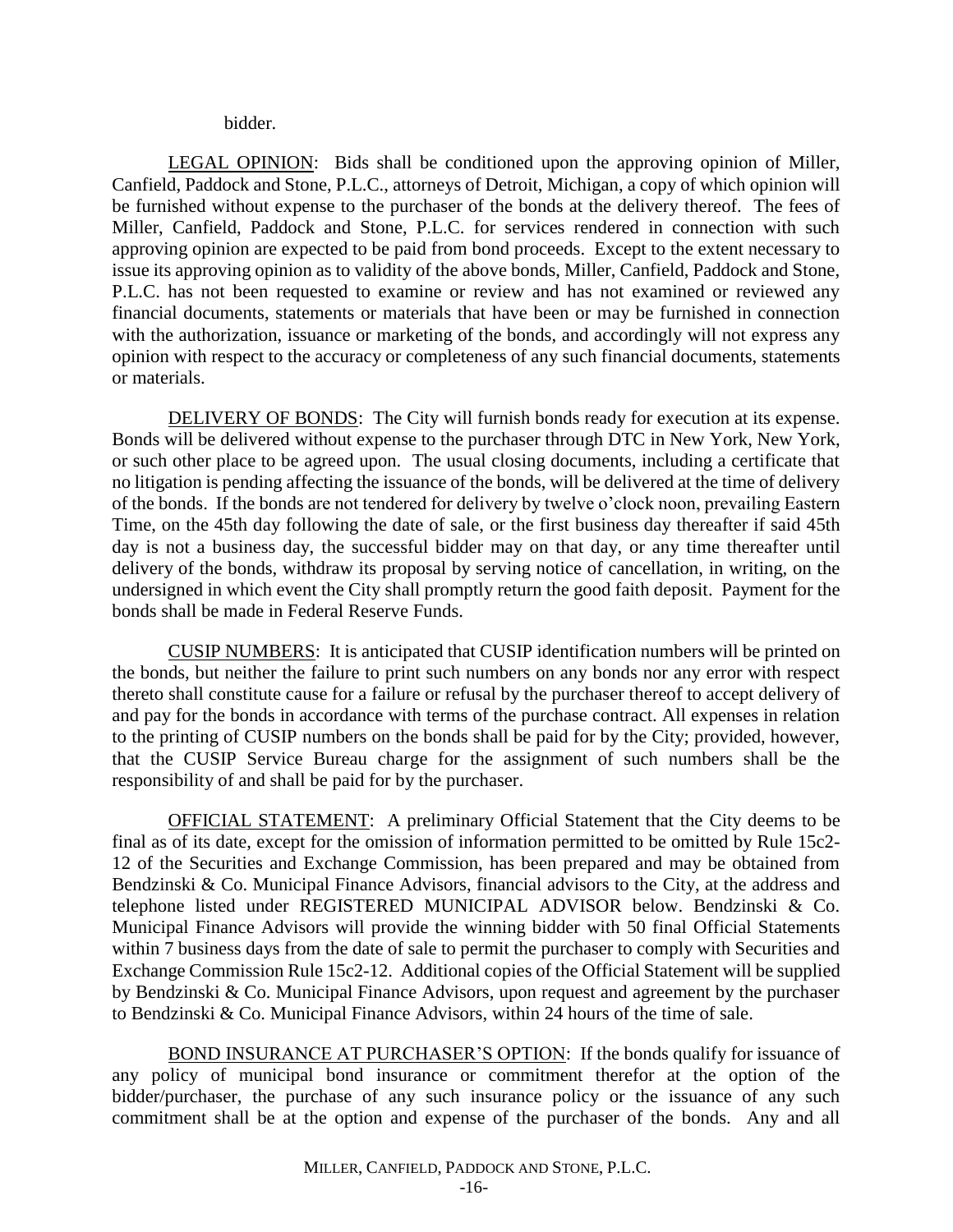increased costs of issuance of the bonds resulting from such purchase of insurance shall be paid by the purchaser, except that if the City has requested and received a rating on the bonds from a rating agency, the City shall pay the fee for the requested rating. Any other rating agency fees shall be the responsibility of the purchaser. FAILURE OF THE MUNICIPAL BOND INSURER TO ISSUE THE POLICY AFTER THE BONDS HAVE BEEN AWARDED TO THE PURCHASER SHALL NOT CONSTITUTE CAUSE FOR FAILURE OR REFUSAL BY THE PURCHASER TO ACCEPT DELIVERY OF THE BONDS FROM THE CITY.

CONTINUING DISCLOSURE: As described more fully in the Official Statement, the City has agreed to provide or cause to be provided, in accordance with the requirements of Rule 15c2-12 promulgated by the Securities and Exchange Commission, on or prior to the sixth month after the end of each fiscal year commencing with the fiscal year ended June 30, 2020, (i) certain annual financial information and operating data, including audited financial statements for the preceding fiscal year, generally consistent with the information contained or cross-referenced in the Official Statement relating to the bonds, (ii) timely notice of the occurrence of certain material events with respect to the bonds and (iii) timely notice of a failure by the City to provide the required annual financial information on or before the date specified in (i) above.

BIDDER CERTIFICATION: NOT "IRAN-LINKED BUSINESS" By submitting a bid, the bidder shall be deemed to have certified that it is not an "Iran-Linked Business" as defined in Act 517 Michigan Public Acts of 2012, being MCL 129.311 et. seq.

REGISTERED MUNICIPAL ADVISORS: Bendzinski & Co. Municipal Finance Advisors, Grosse Pointe, MI, (the "Municipal Advisor") is a Registered Municipal Advisor in accordance with the rules of the Municipal Securities Rulemaking Board ("MSRB"). The Municipal Advisor has been retained by the City to provide certain financial advisory services relating to the planning, structuring and issuance of the bonds. The Municipal Advisor is not engaged in the business of underwriting, trading, marketing or the distribution of securities or any other negotiable instruments. The Municipal Advisor's duties, responsibilities and fees arise solely as a Registered Municipal Advisor to the City and it has no secondary obligation or other responsibility.

FURTHER INFORMATION relating to the bonds may be obtained from Bendzinski  $\&$ Co. Municipal Finance Advisors, 17000 Kercheval Ave., Suite 230, Grosse Pointe, MI 48230. Telephone (313) 961-8222.

THE RIGHT IS RESERVED TO REJECT ANY OR ALL BIDS.

Yvette Talley City Clerk City of Lathrup Village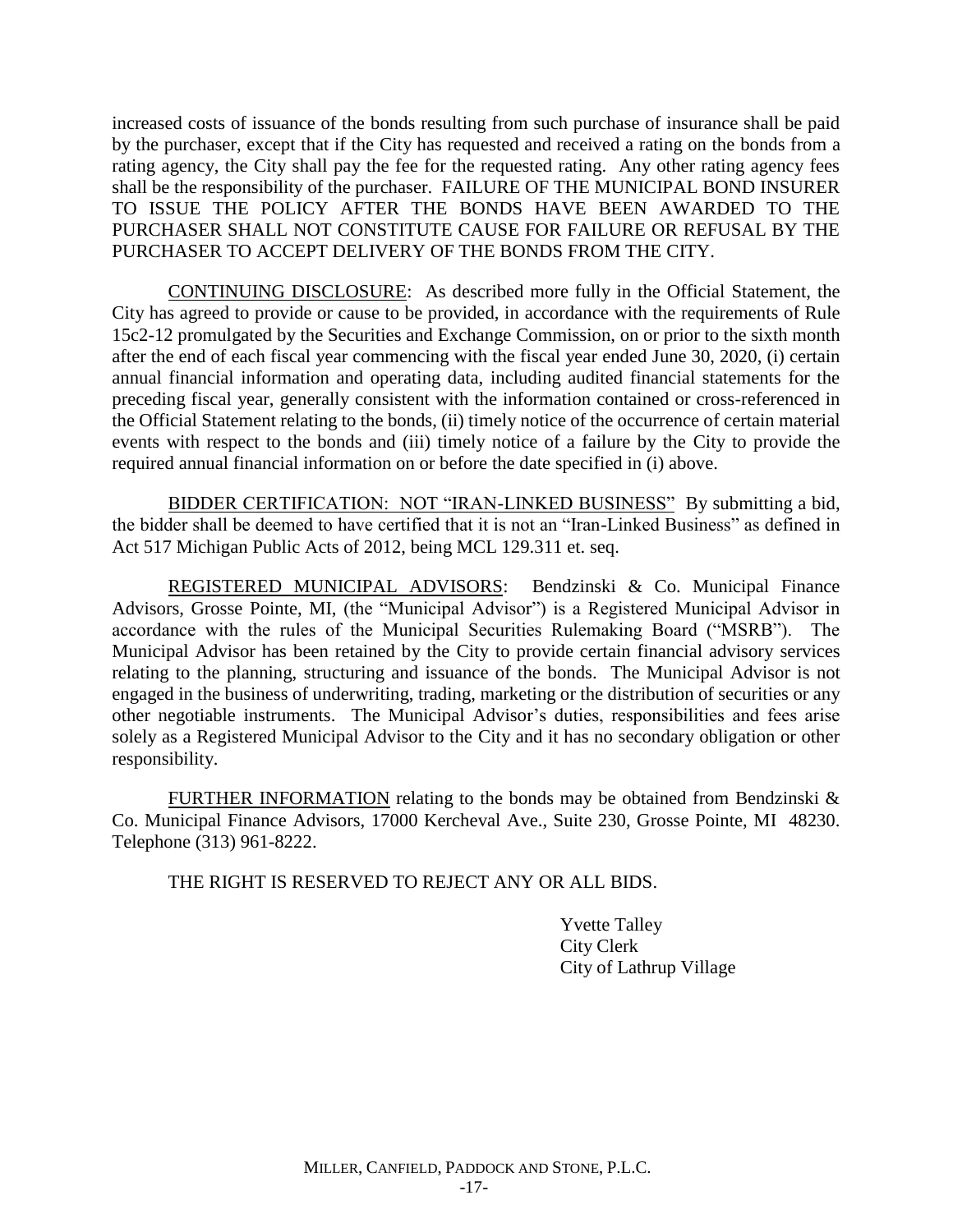8. Useful Life of Projects. The estimated period of usefulness of the Projects is hereby declared to be not less than twenty-one (21) years.

9. Tax Covenant; Not "Qualified Tax-Exempt Obligations". The City shall, to the extent permitted by law, take all actions within its control necessary to maintain the exclusion of the interest on the Bonds from gross income for federal income tax purposes under the Internal Revenue Code of 1986, as amended (the "Code"), including, but not limited to, actions relating to any required rebate of arbitrage earnings and the expenditures and investment of Bond proceeds and moneys deemed to be Bond proceeds. The City will not designate the Bonds as "qualified taxexempt obligations" for purposes of deduction of interest expense by financial institutions pursuant to the Code.

10. Official Statement; Qualification for Insurance; Ratings. Each Authorized Officer is individually authorized and directed to: (a) cause the preparation and circulation of a Preliminary Official Statement with respect to the Bonds and to deem the Preliminary Official Statement "final" for purposes of Rule 15c2-12 of the U.S. Securities and Exchange Commission, and to approve circulation of a final Official Statement with respect to the Bonds; (b) solicit bids for and approve the purchase of a municipal bond insurance policy for the Bonds if deemed economically advantageous to the City based on the advice of the City's municipal advisor; and (c) apply for ratings on the Bonds.

11. Continuing Disclosure. The City agrees to enter into a continuing disclosure undertaking for the benefit of the holders and beneficial owners of the Bonds in accordance with the requirements of Rule 15c2-12 promulgated by the Securities and Exchange Commission, and each Authorized Officer is hereby authorized to execute such undertaking prior to delivery of the Bonds.

12. Authorization of Other Actions. Each Authorized Officer is hereby individually authorized to adjust the final Bond details set forth herein to the extent necessary or convenient to complete the transaction authorized herein, and in pursuance of the foregoing are authorized to exercise the authority and make the determinations authorized pursuant to Section 315(1)(d) of Act 34, including but not limited to, determinations regarding interest rates, prices, discounts, maturities, principal amounts, denominations, dates of issuance, interest payment dates, redemption rights, series designation, the place of delivery and payment, and other matters within the parameters described in this resolution. Each Authorized Officer is hereby authorized and directed to take all other actions necessary or advisable, and to make such other filings with any parties, including the Michigan Department of Treasury, to enable the sale and delivery of the Bonds as contemplated herein.

13. Award of Sale of Bonds. Each Authorized Officer is hereby individually authorized on behalf of the City, without further authorization or approval of this City Council, to award the sale of the Bonds to the bidder whose bid meets the requirements of law and which produces the lowest true interest cost to the City computed in accordance with the terms of the Official Notice of Sale as published.

14. Bond Counsel. Miller, Canfield, Paddock and Stone, P.L.C. is hereby approved as bond counsel for the Bonds, notwithstanding periodic representation in unrelated matters of parties